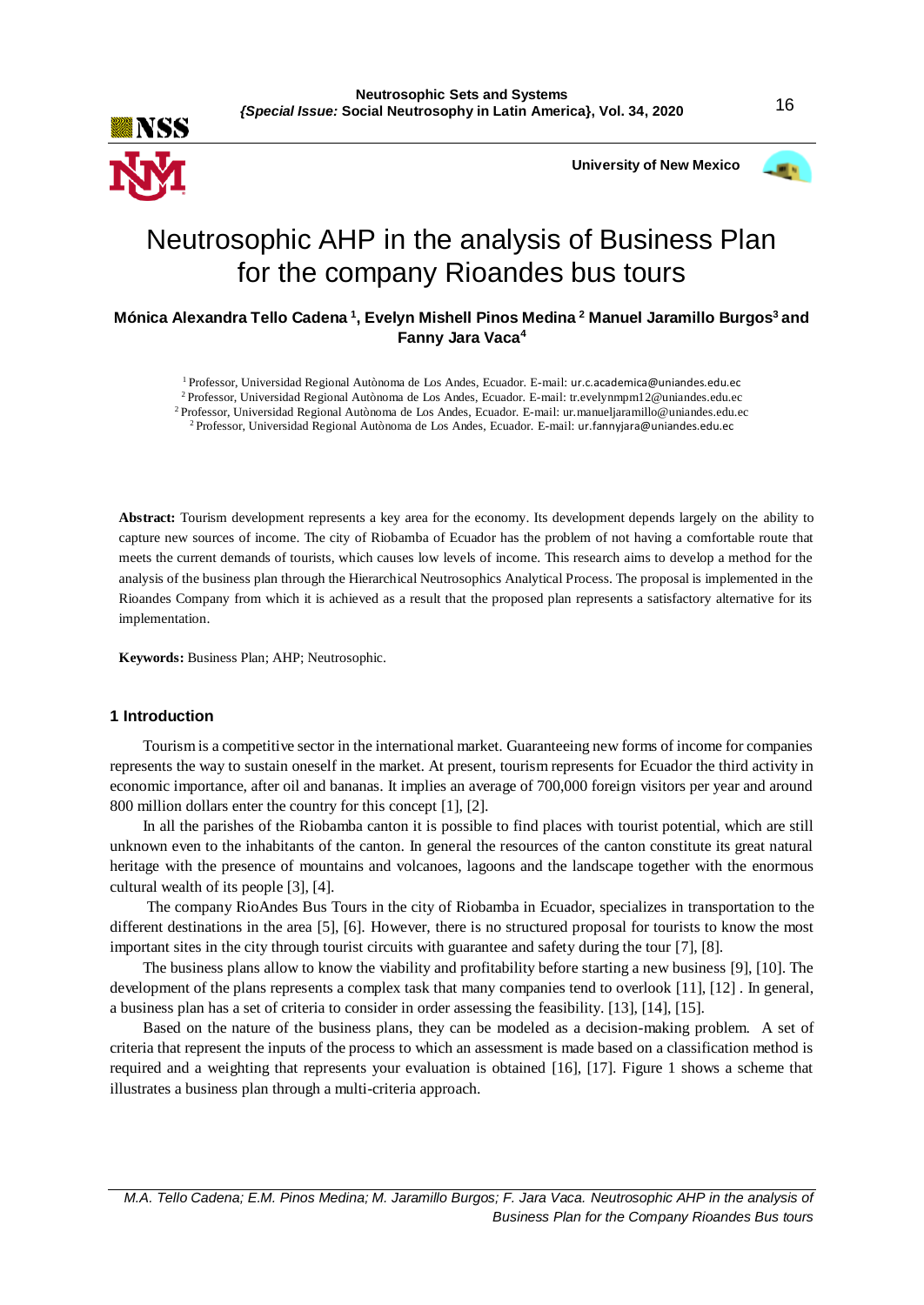

Figure 1. Scheme of a business plan with multi-criteria approach.

### **2 Preliminaries**

This section introduces a study of the fundamental theoretical references associated with the problem being modeled. Business plans are defined as essential elements for the development of research which are modeled through a set of criteria. Multicriteria decision making problems are introduced using the Analytic Hierarchy Process (AHP) method. In addition, the theory of neutrophic numbers is presented as an extension of the AHP method.

#### *2.1 Business Plan*

A business plan represents a procedure where a business to be carried out is explained and described, as well as different aspects related to it, such as its objectives, the strategies that will be used to achieve these objectives, the production process, the required investment and expected return [\[18\]](#page-6-10), [\[19\]](#page-6-11), [\[20\]](#page-6-12).

- A typical structure that includes all the parts or sections that a business plan should have is as follows:
- The executive summary: the executive summary is a summary of the most important points of the other parts of the business plan.
- The business definition: the business definition describes the business to be carried out, as well as basic aspects related to it.
- The market study: the market study describes aspects related to the market in which the business will operate.
- The technical study: the technical study describes technical aspects related to the business.
- The organization of the business: in the organization of the business it is described how the business will be organized and how the different areas, departments or organic units that will comprise it will be related to each other.
- The study of investment and financing: in the study of investment and financing, the structure of investment and business financing is indicated.
- The study of income and expenses: the study of income and expenses shows an estimate of the income and expenses that the business will have.
- The financial evaluation: the financial evaluation shows the development of the financial evaluation performed on the business.

The elements that make up the structure are considered as criteria in the process of preparing the business plan. From which it can be modeled as a multi-criteria decision making problem.

### **2.2 Neutrosophic Analytic Hierarchy Process**

The hierarchical analytical process was proposed by Thomas Saaty 1980 [\[21\]](#page-6-13). It is one of the most widespread methods in solving multi-criteria decision making problems. This technique models the problem that leads to the formation of a hierarchy representative of the associated decision-making scheme. This hierarchy presents at the upper level the goal pursued in solving the problem and at the lower level the different alternatives from which a decision must be taken are included. The intermediate levels detail the set of criteria and attributes considered [\[22\]](#page-6-14), [\[23\]](#page-6-15).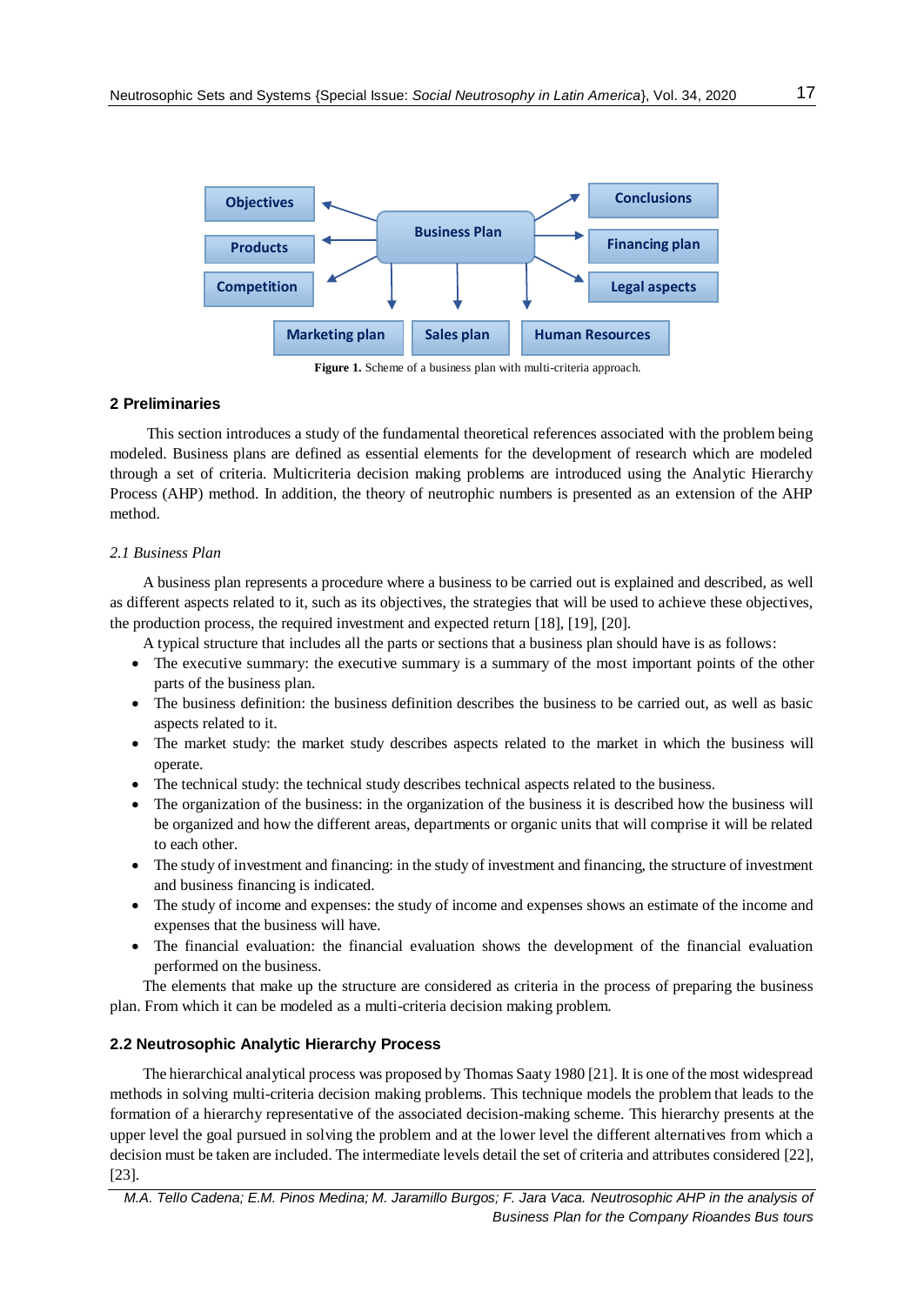The process is based on several stages. The formulation of the decision-making problem in a hierarchical structure is the first and main stage. This stage is where the decision maker must break down the problem into its relevant components. The basic hierarchy is made up of: general goals or objectives, criteria and alternatives [\[24\]](#page-7-0), [\[25,](#page-7-1) [26\]](#page-7-2). The hierarchy is constructed so that the elements are of the same order of magnitude and can be related to some of the next level.

In a typical hierarchy the highest level locates the problem of decision making. The elements that affect decision making are represented at the intermediate level, the criteria occupying the intermediate levels. At the lowest level the decision options are understood [\[27\]](#page-7-3). Figure 2 shows the hierarchical structure of AHP.



Figure 2. Scheme of a generic tree representing an Analytical Hierarchy Process.

#### **2 Design a method for analyzing business plans**

18

The method consists of three main processes. It begins with the selection of the criteria, then the multicriteria evaluation is carried out and finally the classification is carried out. The operation of the method is based on Neutrosophic Analytic Hierarchy Process (NAHP). Figure 3 shows the general structure of the proposed method.



**Figure 3.** General structure of the proposed method.

The levels of importance or weighting of the criteria are estimated by means of paired comparisons between them. This comparison is carried out using a scale, as expressed in equation (1) [\[28\]](#page-7-4).

$$
S = \left\{ \frac{1}{9}, \frac{1}{8}, \frac{1}{7}, \frac{1}{6}, \frac{1}{5}, \frac{1}{4}, \frac{1}{3}, \frac{1}{2}, 1, 2, 3, 4, 5, 6, 7, 8, 9 \right\}
$$
(1)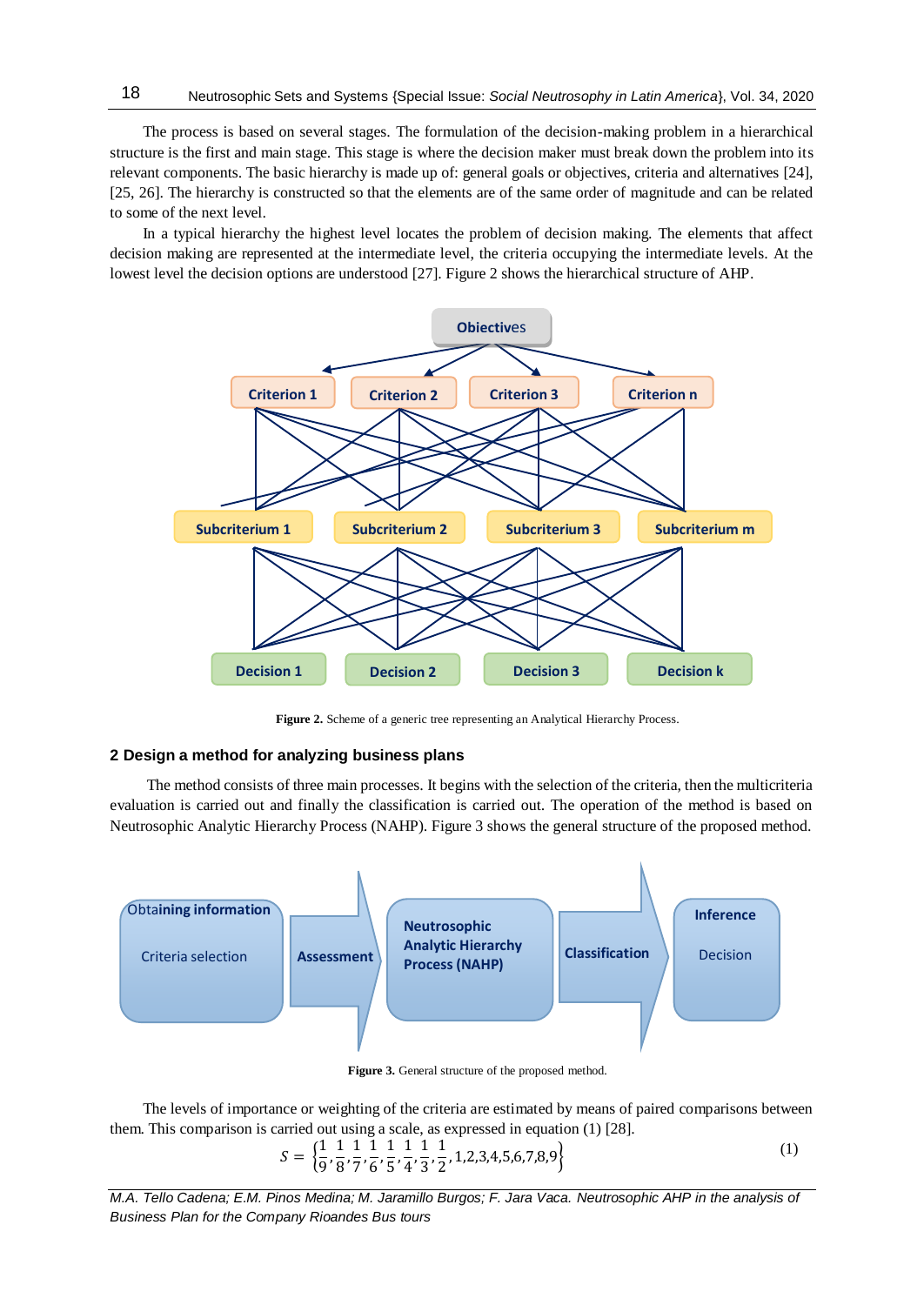In the case of n attributes, the paired comparison of the element i with the element j is placed in the aij position of the matrix A of paired comparisons, as shown in equation (2)

 $\overline{A} = |$ ⋮ ⋱ ⋮ The reciprocal values of these comparisons are placed in the aji position of A, in order to preserve the  $\qquad \qquad (2)$ consistency of the judgment. The participating decision maker must compare the relative importance of an element with respect to a second, using the 9-point scale shown in table 1. For example, if element 1 was rated with strong dominance over element 2, then in position a12 a 5 is placed and reciprocally in position of a21, 1/5 is placed.

**Table 1.** Saaty's scale translated to a neutrosophic triangular scale.

| <b>Saaty scale</b> | <b>Definition</b>                        | <b>Neutrosophic Triangular Scale</b>                      |
|--------------------|------------------------------------------|-----------------------------------------------------------|
|                    | Equally influential                      | $\tilde{1} = \langle (1,1,1); 0.50, 0.50, 0.50 \rangle$   |
|                    | Slightly influential                     | $\tilde{3} = \langle (2,3,4); 0.30, 0.75, 0.70 \rangle$   |
|                    | Strongly influential                     | $\bar{5} = \langle (4, 5, 6); 0.80, 0.15, 0.20 \rangle$   |
|                    | Very stronglyinfluential                 | $\tilde{7} = \langle (6, 7, 8); 0.90, 0.10, 0.10 \rangle$ |
|                    | Absolutely influential                   | $\tilde{9} = \langle (9, 9, 9); 1.00, 1.00, 1.00 \rangle$ |
| 2, 4, 6, 8         | Sporadic values between two close scales | $\tilde{2} = \langle (1,2,3); 0.40, 0.65, 0.60 \rangle$   |
|                    |                                          | $\tilde{4} = \langle (3,4,5); 0.60, 0.35, 0.40 \rangle$   |
|                    |                                          | $\tilde{6} = \langle (5,6,7); 0.70, 0.25, 0.30 \rangle$   |
|                    |                                          | $\bar{8} = \langle (7,8,9); 0.85, 0.10, 0.15 \rangle$     |

On the other hand, Saaty established that Consistency Index (CI) should depend on  $\lambda$ max, the maximum eigenvalue of the matrix. He defined the equation  $CI = \frac{\lambda_{\text{max}} - n}{n}$  $\frac{\text{max}-\text{m}}{\text{n}-1}$ , where n is the order of the matrix. Additionally, he defined the Consistency Ratio (CR) with equation CR = CI/RI, where RI is given in Table 2.

**Table 2.** RI associated to every order.

| Order (n) |  |      |      |      |      |              |      |      |      |
|-----------|--|------|------|------|------|--------------|------|------|------|
|           |  | 0.52 | 0.89 | 1.11 | 1.25 | 1 35<br>1.JJ | 4.40 | 1.45 | 1.49 |

If  $CR \leq 0.1$  we can consider that experts' evaluation is sufficiently consistent and hence we can proceed to use AHP.

AHP aims to score criteria, sub-criteria and alternatives, and to rank every alternative according to these scores. For more details about this technique can be consulted [\[29-31\]](#page-7-5).

AHP can also be used in group assessment. In such a case, the final value is calculated by the weighted geometric mean, see Equations 1 and 2.  $(1)$ 

$$
\overline{\mathbf{x}} = \left(\prod_{i=1}^{n} \mathbf{x}_i^{w_i}\right)^{1/2} \sum_{i=1}^{n} w_i
$$

If expert's weights sum up one, i.e.  $\sum_{i=1}^{n} w_i = 1$ ., Equation 1 converts to Equation 2,

$$
\overline{\mathbf{x}} = \prod_{i=1}^{n} \mathbf{x}_i^{w_i}
$$
 (2)

### **3 Result and discussions**

To demonstrate the applicability of the proposed method, a case study was introduced for the analysis of Business Plan for the company Rioandes bus tours. The main elements that describe the implementation are described below.

The information gathering stage uses a multi-expert multicriteria approach, expressed by:

The set of criteria that describe the nature of the decision-making problem such that:

 $C = \{c_1, c_2, \ldots, c_m\}, m \ge 1$ , where:  $\forall C_m \notin \phi, 1 \leq m \leq i$ 

The group of experts involved in the decision-making problem such that:

.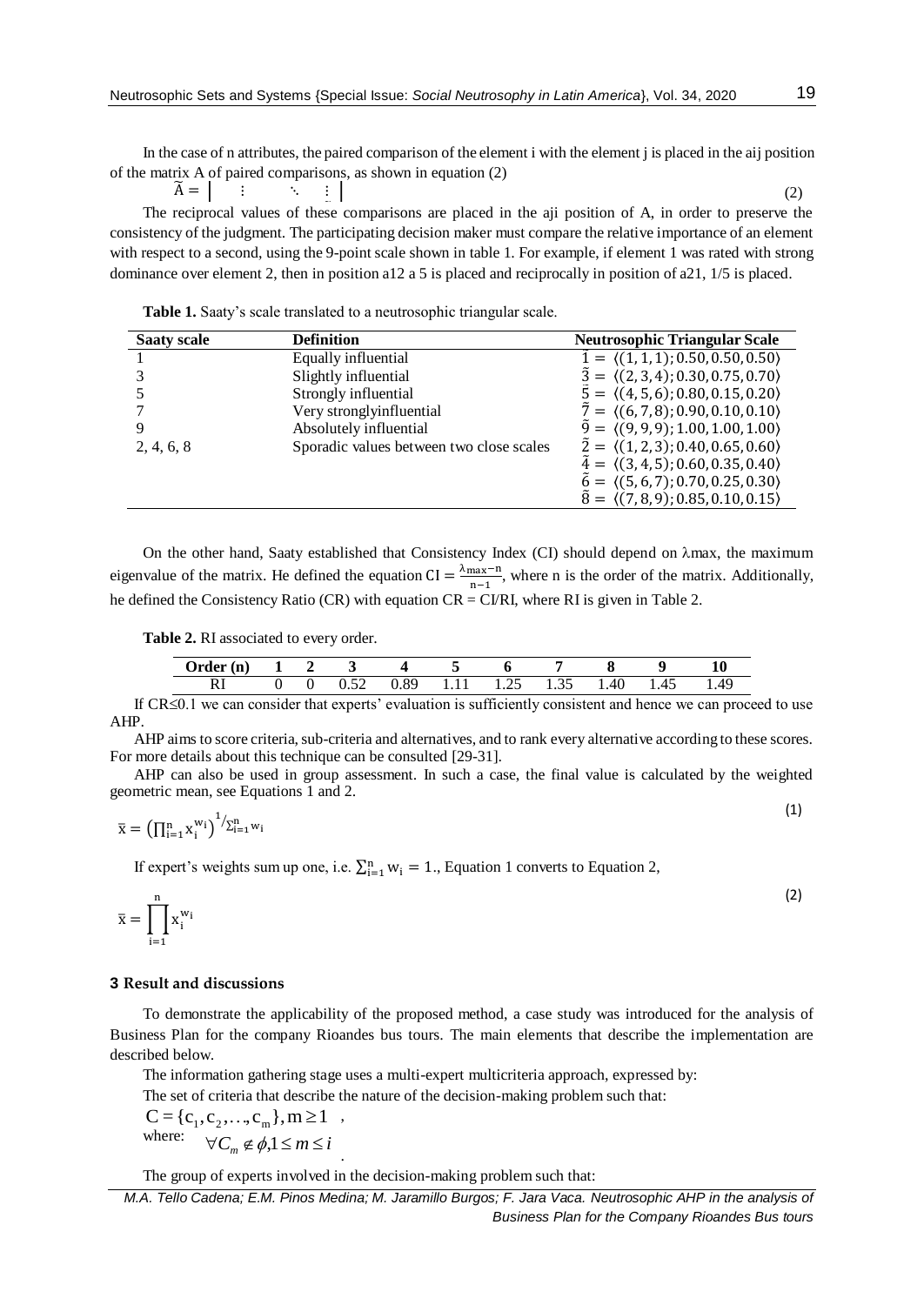where:  $\forall E_m \notin \phi, 1 \leq n \leq i$  $E = \{e_1, e_2, \ldots, e_n\}, n \ge 1$ 

The set of decision alternatives for the proposed decision-making problem such that:

,

.

, where:  $\forall A_k \notin \phi, 1 \leq k \leq i$  $A = \{a_1, a_2, \ldots, a_k\}, k \ge 1$ 

From the analysis carried out in section 2.1, the main criteria to be taken into account are obtained.

The alternative for evaluating are the following:

A1: The proposal is viable for its implementation.

A2: The proposal is not viable for its implementation.

The criteria for evaluating are the following:

 $C_1$ : The executive summary

 $C_2$ : The definition of the business.

C<sub>3</sub>: The market study.

C4: The technical study

 $C<sub>5</sub>$ : The organization of the business.

 $C_6$ : The study of investment and financing.

 $C_7$ : The study of income and expenses.

 $C_8$ : The financial evaluation

The evaluation stage is described below:

The three obtained pair-wise matrices corresponding to criteria, one per expert are summarized in Tables 3,

4 and 5. Let us note that the values are expressed in form of the scale given in Table 1.

**Table 3**: Comparison pairs corresponding to the criteria given by the expert 1.

| Criteria |               |            |  |
|----------|---------------|------------|--|
|          | J             | J          |  |
|          | $\sim$<br>$-$ | $\tilde{}$ |  |

**Table 4**: Comparison pairs corresponding to the criteria given by the expert 2.

| Criteria |                       |                       |  |
|----------|-----------------------|-----------------------|--|
| ٠.       | $\tilde{\phantom{a}}$ | $\tilde{\phantom{a}}$ |  |
|          | $\tilde{\phantom{a}}$ | $\tilde{}$            |  |

**Table 5**: Comparison pairs corresponding to the criteria given by the expert 3.

| Criteria |                       |                       |  |
|----------|-----------------------|-----------------------|--|
|          |                       |                       |  |
|          | $\tilde{\phantom{a}}$ | $\tilde{\phantom{a}}$ |  |

Tables 6, 7 and 8, contain the average evaluation for the total of experts corresponding to the Requirements, one per each criterion.

**Table 6**: Average crisp pair-wise matrix corresponding to requirements given by the experts according to criterion C<sub>1</sub>.

| Requirement | $R_1$ | $R_2$ | R٩   | $R_4$ | $R_5$ | $R_6$ | $R_7$ | $R_8$ |
|-------------|-------|-------|------|-------|-------|-------|-------|-------|
| $\rm R_1$   |       | 0.28  | 0.26 | 0.20  | 0.98  | 1.99  | 1.76  | 2.24  |
| $\rm R_2$   | 3.42  |       | 0.83 | 0.83  | 2.25  | 2.94  | 2.53  | 2.94  |
| $R_3$       | 3.78  | 1.20  |      | 0.98  | 2.94  | 3.42  | 2.94  | 3.97  |
| $\rm R_4$   | 4.84  | 1.20  | 0.98 |       | 3.42  | 3.78  | 3.78  | 3.96  |
| $R_5$       | 0.98  | 0.44  | 0.34 | 0.29  |       | 1.99  | 1.99  | 2.94  |
| $R_6$       | 0.50  | 0.34  | 0.29 | 0.26  | 0.43  |       | 0.70  | 1.99  |
| $R_7$       | 0.56  | 0.39  | 0.34 | 0.26  | 0.43  | 1.43  |       | 1.62  |
| $\rm R_8$   | 0.45  | 0.34  | 0.26 | 0.25  | 0.34  | 0.50  | 0.62  |       |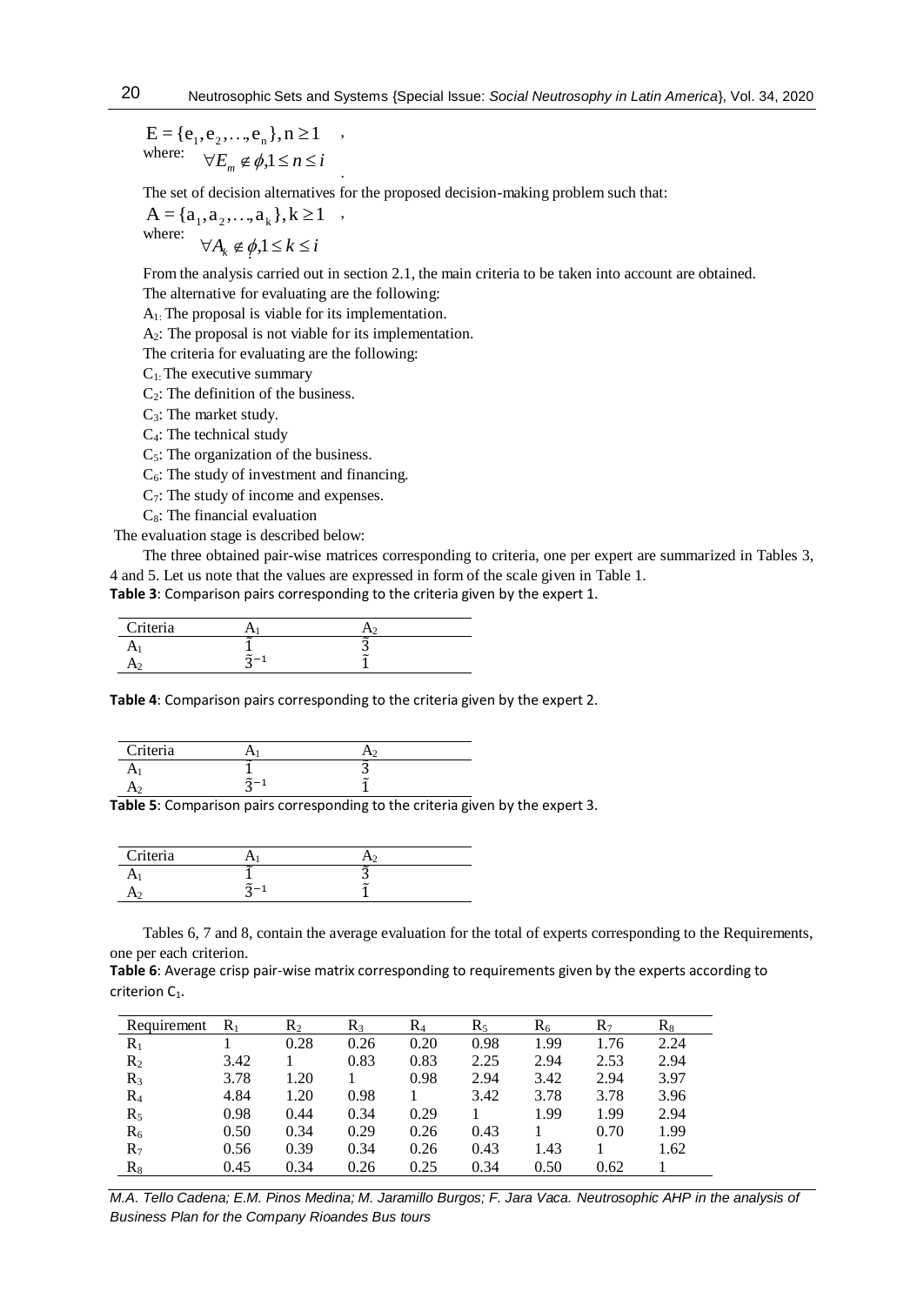| Requirement | $R_1$ | $\rm R_2$ | $R_3$ | $R_4$ | $R_5$ | $\rm R_6$ | $R_7$ | $\rm R_8$ |
|-------------|-------|-----------|-------|-------|-------|-----------|-------|-----------|
| $R_1$       |       | 0.29      | 0.26  | 0.20  | 0.98  | 1.99      | 1.76  | 2.25      |
| $R_2$       | 3.42  |           | 0.83  | 0.83  | 2.25  | 2.94      | 2.53  | 2.94      |
| $R_3$       | 3.78  | 1.20      |       | 0.98  | 2.94  | 3.42      | 2.94  | 3.97      |
| $R_4$       | 4.84  | 1.20      | 0.98  |       | 3.42  | 3.78      | 3.78  | 3.96      |
| $R_5$       | 0.98  | 0.44      | 0.34  | 0.29  |       | 1.99      | 1.99  | 2.94      |
| $R_6$       | 0.50  | 0.34      | 0.29  | 0.26  | 0.43  |           | 0.70  | 1.99      |
| $R_7$       | 0.56  | 0.39      | 0.34  | 0.26  | 0.43  | 1.43      |       | 1.62      |
| $\rm R_8$   | 0.44  | 0.34      | 0.25  | 0.25  | 0.34  | 0.50      | 0.62  |           |

**Table 7**: Average crisp pair-wise matrix corresponding to requirements given by the experts according to criterion C<sub>2</sub>.

**Table 8**: Average crisp pair-wise matrix corresponding to requirements given by the experts according to criterion C<sub>2</sub>.

| Requirement | $R_1$ | $\rm R_2$ | R٩   | $R_4$ | $R_5$ | $R_6$ | $R_7$ | $R_8$ |
|-------------|-------|-----------|------|-------|-------|-------|-------|-------|
| $R_1$       |       | 0.27      | 0.26 | 0.20  | 0.98  | 1.99  | 1.76  | 2.23  |
| $R_2$       | 3.42  |           | 0.83 | 0.83  | 2.25  | 2.94  | 2.53  | 2.94  |
| $R_3$       | 3.78  | 1.20      |      | 0.98  | 2.94  | 3.42  | 2.94  | 3.97  |
| $R_4$       | 4.84  | 1.20      | 0.98 |       | 3.42  | 3.78  | 3.78  | 3.96  |
| $R_5$       | 0.98  | 0.44      | 0.34 | 0.29  |       | 1.99  | 1.99  | 2.94  |
| $R_6$       | 0.50  | 0.34      | 0.29 | 0.26  | 0.43  |       | 0.70  | 1.99  |
| $R_7$       | 0.56  | 0.39      | 0.34 | 0.26  | 0.43  | 1.43  |       | 1.62  |
| $R_8$       | 0.43  | 0.34      | 0.24 | 0.25  | 0.34  | 0.50  | 0.62  |       |
|             |       |           |      |       |       |       |       |       |

The classification stage is described below:

From the application of equation 1, let us remark that we shall apply formula 8 for converting the pair-wise matrices in crisp matrices. The obtained CRs were 0.0014, 0.0243, and 0.0034 for Expert 1, Expert 2 and Expert 3, respectively, which are smaller than 0.1. Whereas, for the matrices of Requirements we obtained the CRs are smaller than 0.1 respect to every expert and every criterion.

Table 9 summarizes the priority vectors of the three experts for the criteria, applying Equation 2 with weights  $wi = 1/3$  for  $i = 1, 2, 3$ .

**Table 9**: Average of priority vectors obtained for every criterion over the experts and their order.

| Criteria Average over experts of Criteria Priority Order | <b>Vectors</b> |  |  |  |  |
|----------------------------------------------------------|----------------|--|--|--|--|
| A <sub>1</sub>                                           | 0.62           |  |  |  |  |
| A <sub>2</sub>                                           | 0.38           |  |  |  |  |

From which it is concluded that: The proposal is viable for its implementation.

Table 10 summarizes the weights for every requirement and the final order. **Table 10**: The requirements priority vectors and the final order of requirements.

| Requirement Criterion | $A_1(0.62)$ | $A_2(0.38)$ | Requirements<br><b>Priority Vector</b> | Order |
|-----------------------|-------------|-------------|----------------------------------------|-------|
| $R_1$                 | 0.05        | 0.08        | 0.06                                   |       |
| $R_2$                 | 0.10        | 0.06        | 0.09                                   |       |
| $R_3$                 | 0.21        | 0.03        | 0.17                                   |       |
| $\rm R_4$             | 0.19        | 0.03        | 0.15                                   |       |
| $R_5$                 | 0.08        | 0.05        | 0.08                                   |       |
| $\rm R_6$             | 0.16        | 0.04        | 0.14                                   |       |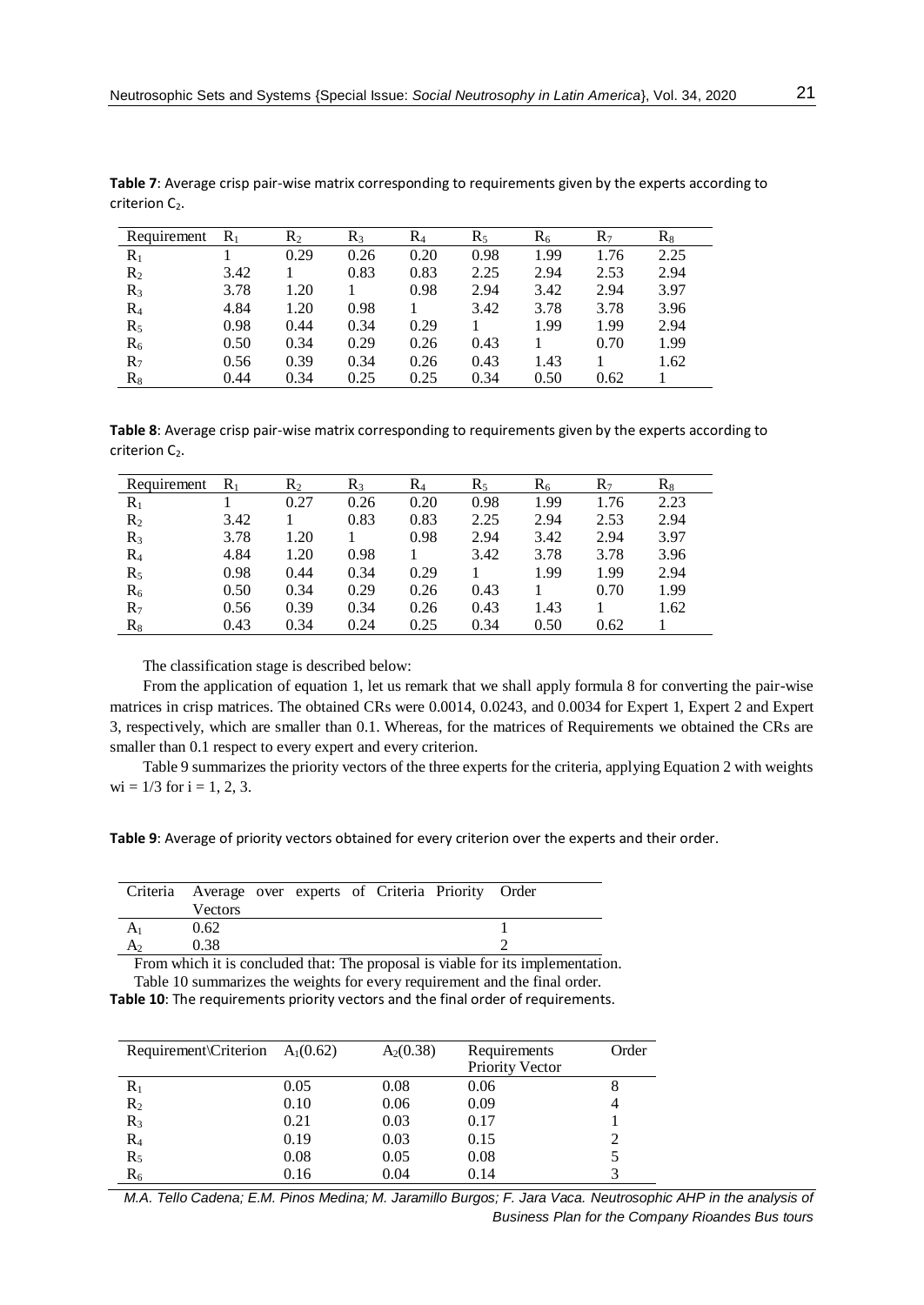| $R_7$      | 0.06 | $0.10\,$ | 0.07 |  |
|------------|------|----------|------|--|
| <b>178</b> | 0.04 | U. I b   | 0.07 |  |

According to the results summarized in Table 10 the requirements are ordered as follows:

 $R_2 > R_4 > R_6 > R_2 > R_5 > R_8 > R_7 > R_1$ .

## **5 Conclusions**

The present investigation proposed a method for the feasibility analysis of business plans. The Neutrosophical Hierarchical Analytical Process was applied for the development of the proposal. The research was applied to the analysis of Business Plan for the company Rioandes bus tours. Among the main results obtained, it was shown that the proposed business plan according to the inference method applied represents a viable solution for its implementation.

# **References**

- [1] N. I. S. Chávez, A. J. R. Fernández, and G. A. Á. Gómez, "Actualidad y proyecciones de desarrollo del turismo internacional en Ecuador," *Revista UNIANDES Episteme,* vol. 4, no. 3, pp. 276-287, 2017.
- [2] F. M. M. Ramos, "Análisis de las políticas para el turismo en Ecuador con énfasis en el turismo rural comunitario," *Revista San Gregorio*, no. 15, pp. 122-127, 2016.
- [3] R. C. Feijóo, "Poder local entre la colonia y la república. Riobamba, 1750-1812," *HISTORIA,* vol. 22, no. 1, pp. 229-236, 2017.
- [4] H. S. Wynne, "4 Wynnes Boating Manufacturing Company: A Market Analysis and Business Plan for Northwest Arkansas," 2016.
- [5] R. S. R. Khan, and E. R. Baloch, "STRATEGIC FINANCIAL PLANNING AND FORECASTING OF EVENT MANAGEMENT COMPANY," Bahria University Karachi Campus, 2019.
- <span id="page-6-0"></span>[6] N. Garg, "Xenic insurance company: ethical dilemma of an employee," *Rajagiri Management Journal*, 2019.
- <span id="page-6-1"></span>[7] A. M. Goulielmos, "Plan the Business of a Vessel of a Tramp Shipping Company," *Modern Economy,* vol. 10, no. 6, pp. 1633-1653, 2019.
- <span id="page-6-2"></span>[8] M. TOMASSONI, "Development of a business plan for the expansion of CESI's operations on the IFI hydropower market," 2019.
- <span id="page-6-3"></span>[9] E. Forkner, M. Jenkins, T. McCartney, and S. Padgett, "MU Grocery Delivery Business Plan," 2018.
- <span id="page-6-4"></span>[10] R. O'Donnell, and S. Dahl-Popolizio, "Business Entrepreneurship: The Integrated Behavioral Health Business Plan," *Training to Deliver Integrated Care*, pp. 143-159: Springer, 2018.
- <span id="page-6-5"></span>[11] T. McKay, K. Rodríguez, and M. Coll i LLauradó, "Eco Salud: a non-profit ultrasound clinic in Guatemala: business plan," 2018.
- <span id="page-6-6"></span>[14] I. P. Theodorakopoulos, "Business plan MB Gold Mining Company in Madagascar," 2019.
- <span id="page-6-7"></span>[15] J. Estupiñan Ricardo, M. E. Llumiguano Poma, A. M. Argüello Pazmiño, A. D. Albán Navarro, L. Martín Estévez, and N. Batista Hernandez, "Neutrosophic model to determine the degree of comprehension of higher education students in Ecuador," *Neutrosophic Sets & Systems,* vol. 26, 2019.
- <span id="page-6-8"></span>[16] C. P. Ríos, "Guía para el análisis de problemas y toma de decisiones," *Educatio Siglo XXI,* vol. 36, no. 3 Noviembr, pp. 523-526, 2018.
- <span id="page-6-9"></span>[17] Y. R. Cruz, "Gestión de Información y del Conocimiento para la toma de decisiones organizacionales," *Bibliotecas. Anales de Investigación*, no. 11, pp. 150-163, 2018.
- <span id="page-6-10"></span>[18] A. Wali, "BUSINESS PLAN OF DIGITAL SERVICES FOR RESTAURANT IN FINLAND," 2018.
- <span id="page-6-11"></span>[19] C. L. Whitmore, "BUSINESS PLAN FOR CLUBHUB101. COM LLC," Kent State University, 2018.
- <span id="page-6-12"></span>[20] N. B. Hernandez, M. B. Ruilova Cueva, and B. N. Mazacón, "Prospective analysis of public management scenarios modeled by the Fuzzy Delphi method," *Neutrosophic Sets and Systems,* vol. 26, no. 1, pp. 17, 2019.
- <span id="page-6-13"></span>[21] T. L. Saaty, *Toma de decisiones para líderes*: RWS Publications, 2014.
- <span id="page-6-14"></span>[22] A. Arquero, M. Alvarez, and E. Martinez, "Decision Management making by AHP (analytical hierarchy process) trought GIS data," *IEEE Latin America Transactions,* vol. 7, no. 1, pp. 101-106, 2009.
- <span id="page-6-15"></span>[23] O. Mar, I. Santana, and J. Gulín, "Competency assessment model for a virtual laboratory system and distance using fuzzy cognitive map," *Revista Investigación Operacional* vol. 38, no. 2, pp. 170-178, 2017.